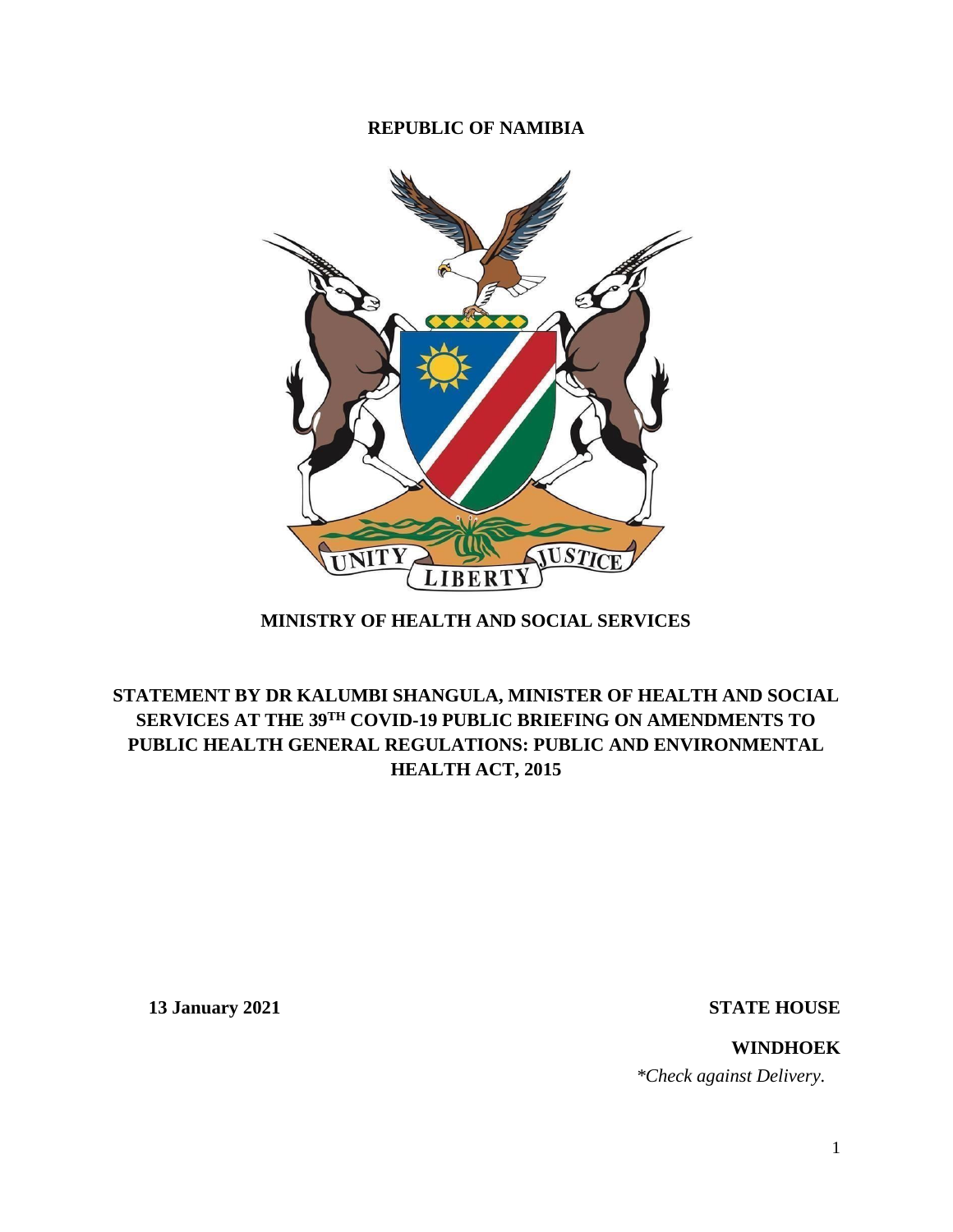## Your Excellency, Comrade President

- 1. I extend my festive greeting to Your Excellency and to all fellow Namibians. It is our hope that the New Year will deliver us from the worst form of Covid-19 and that the country will embark on a road to recovery and prosperity!
- 2. Last year was the second year we spent a consecutive festive season amidst a wave of COVID-19. The fourth wave is driven by Omicron variant that was detected towards the end of November 2021. The Omicron variant proved to be highly transmissible, albeit not as severe and virulent as Delta variant which we controlled successfully after it caused devastation on health, economy and livelihoods. We are currently observing a significant number of people getting infected and hospitalized. Some of them have succumbed to the disease.
- 3. As at 11 January 2022, Namibia has recorded a total of 153 290 new confirmed COVID-19 cases, out of the 893 635 samples tested. This translates into an additional 19 846 new confirmed cases since the last briefing on 14 December 2021. We have noted with concern an increased number of people who were infected previously getting infected again. We have recorded a total number of 1 876 reinfections, since the 8 December 2021. A total number of 140 973 recoveries were reported, translating into a recovery rate of 92%. This is a reduction of 2.7% from where we were during the last briefing owing to increased number of cases reported during the Fourth Wave. Active cases have also increased threefold to 10 418 compared to 3 392 active cases we had during the last briefing. More 183 lives were lost bringing the number of deaths to 3 761 since the beginning of the pandemic.
- 4. The Fourth Wave started on 29 November 2021. The cases peaked on 19 December 2021, when we recorded a total of 1 334 new cases in a day. The cases have since started to decline from the 26 December 2021 with an average of 450 cases per day. From 16 December 2021 to 11 January 2022, a period of 27 days covering the current dispensations, a total of 68 975 samples were tested of which 18 586 new cases were confirmed giving a positive ratio of 27% compared to 11% positivity ratio during the preceding period. These figures indicates that the number of tests conducted increased by 37.2% and number of new cases increased by 69.8%, while the positivity ratio increased by 59.3%. Correspondingly, the number of deaths increased exponentially from 13 deaths reported during the preceding 27 days to 181 deaths reported during the period of 27 days during this dispensation, an increment of 92.8%. The number of inpatients increased to an average of 362 per day as compared to 198 reported during the preceding 27 days.
- 5. Vaccination remain one of the most effective preventive interventions we continue to promote. Vaccines helps the body to fight the infection and prevent severe disease thereby reducing hospitalizations and deaths. There are few vaccinated individuals who may get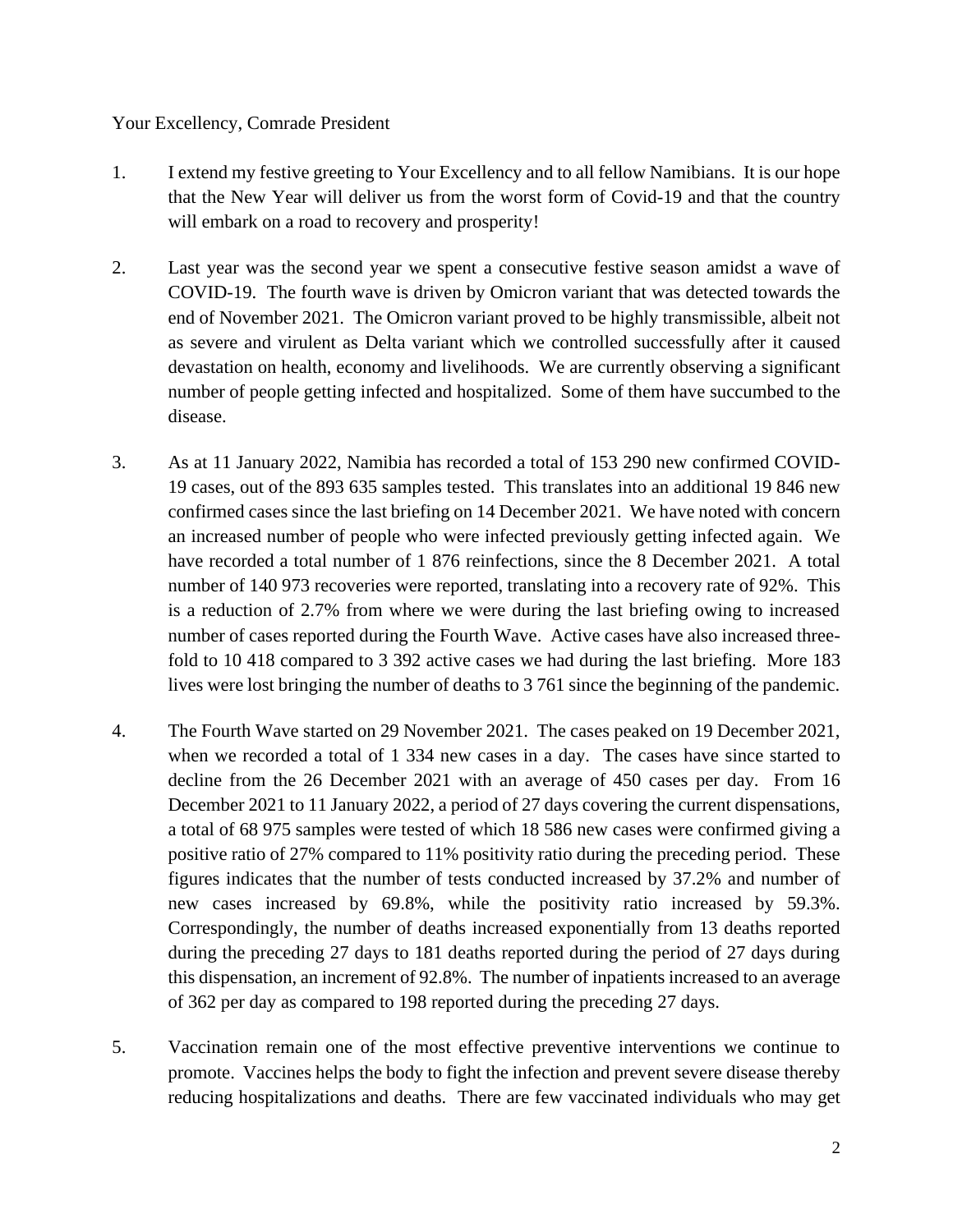severe illness and succumb as a result, mainly due to existing medical conditions or comorbidities. It is for this reason that as a scientific community, we encourage individuals, especially the vulnerable ones due to co-morbidities, to get the booster doses.

- 6. As at 11 December 2021, a total of 411 163 persons have received the first dose of COVID-19 vaccine nationally. This translates into 22.7% of the target population. Of these 408 658 are person aged 18 years and above representing 27.2% and 2 478 are children aged 12-17 years, representing 0.8% of that target population. Collectively, 348 552 eligible persons are fully vaccinated, inclusive of 410 children aged 12-17 years. We are content that the daily vaccination uptake increased by 52.7% from 2 112 on 13 December 20211 to 4 466 on 11 January 2022.
- 7. Following the introduction of the booster doses, 8 290 people has received their booster doses thus far. We encourage more people to enhance their protection by going for the booster vaccines.
- 8. We are observing many instances of reinfection and breakthrough infections among the population. During the last briefing, I explained in details the mechanism of reinfection and breakthrough infections such that I do not need to repeat that today. These phenomena are expected to happen. Nonetheless, the occurrence of reinfection and breakthrough infection should not discourage us to get vaccinated. We should continue to adhere to all preventive measures in order to protect ourselves, family, friends, colleagues and anyone else we may come into contact with, even after full vaccination and after full recovery from Covid-19.
- 9. We have noted with utter disgust, the persistent and sustained anti-vaccination campaigns laced with false narratives that people who are dying from Covid-19 are those who are vaccinated. Whereas the antivaccination proponents de-campaign vaccination, they have no viable alternative to offer in relation to vaccination. An analysis of the Covid-19 statistics from the  $1<sup>st</sup> - 11<sup>th</sup>$  January shows that:
	- 81% of new infections is among the unvaccinated individuals;
	- 97% of admissions to hospitals is of the unvaccinated individuals;
	- 94% of ICU admissions is of the unvaccinated individuals; and
	- 91% of deaths is of the unvaccinated individuals.

Statistics do not lie. Numbers do not lie. The benefits of vaccination are convincingly demonstrated even in Namibia. It is unethical and morally repugnant to deny a scientifically proven benefit to an individual without offering a viable alternative to the proven benefits.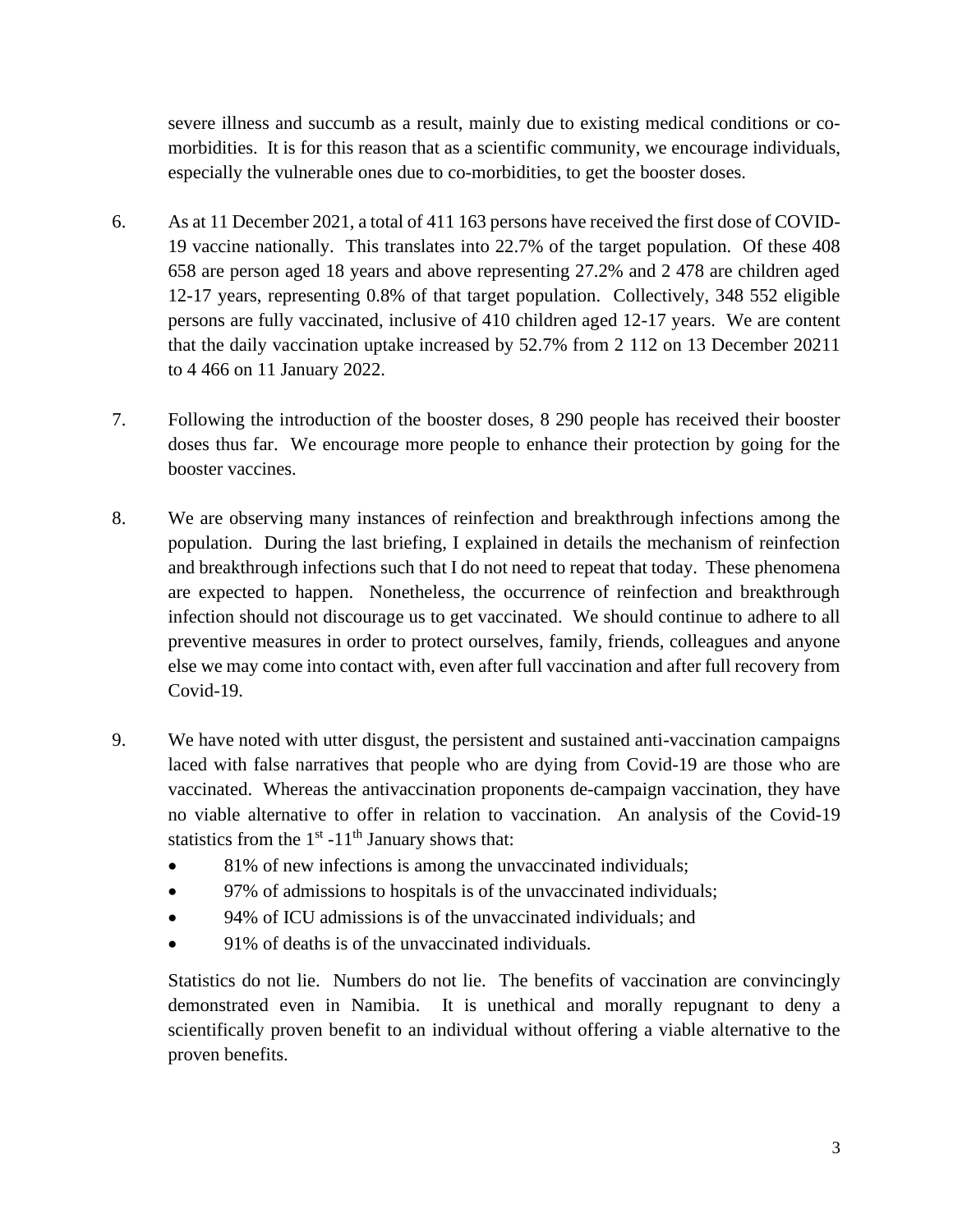- 10. It has come to our attention that some unscrupulous individuals are obtaining Vaccination Cards fraudulently while not being vaccinated. This is a criminal offence which is punishable by law. We caution the public to desist from such criminal activities.
- 11. As the Government is addressing the pandemic, efforts to ensure adequate preparedness are ongoing. These includes infrastructure enhancements in terms of isolation as well as provision of adequate Intensive Care Units, adequate oxygen supply, procurement of equipment, provision of sufficient mortuary facilities and recruitment of additional healthcare workers.
- 12. The COVID-19 Epidemiological trajectory helps us to make informed decisions when reviewing the current Public Health General Regulations. We remain committed to strike a fine balance between public health and the imperatives of safeguarding peoples' livelihoods and the revival of the economy as we adjust the public health measures.
- 13. I will now proceed to unpack the amendments to the public health measures.

# **14.1. Duration of the public health measures**

The duration of the new public health measures will run from **16th January 2022 to 15th February 2022.** If the situation deteriorates, which we do not anticipate now, the measures may be reviewed at an earlier date.

# **14.2. Gatherings**

As the number of cases has plateaued, the number of attendees at public gatherings will remain unchanged at not more than 200 persons per event. I should emphasize here that if the venue where an event is taking is small, the organisers must ensure the maintenance of the minimum physical distance and adjust the number of attendees accordingly. Public gatherings offer fertile ground for Covid-19 transmission.

# **14.3. Curfew**

Lockdown and curfew served us well in reducing transmission during the Third and earlier Waves. The current epidemiological environment does not warrant the re-introduction of a curfew.

### **14.4. Education**

The general health regulations related to education are retained without change. Educational institutions are allowed to operate at full capacity. Schools that are not equipped to operate at full capacity, should make their own internal arrangements to adhere to the COVID-19 prevention protocols such as rotational or alternate attendance of classes by learners. The MOHSS and MOEAC will continuously engage to find the best balance between adherence to the prevention measures and the provision of quality education.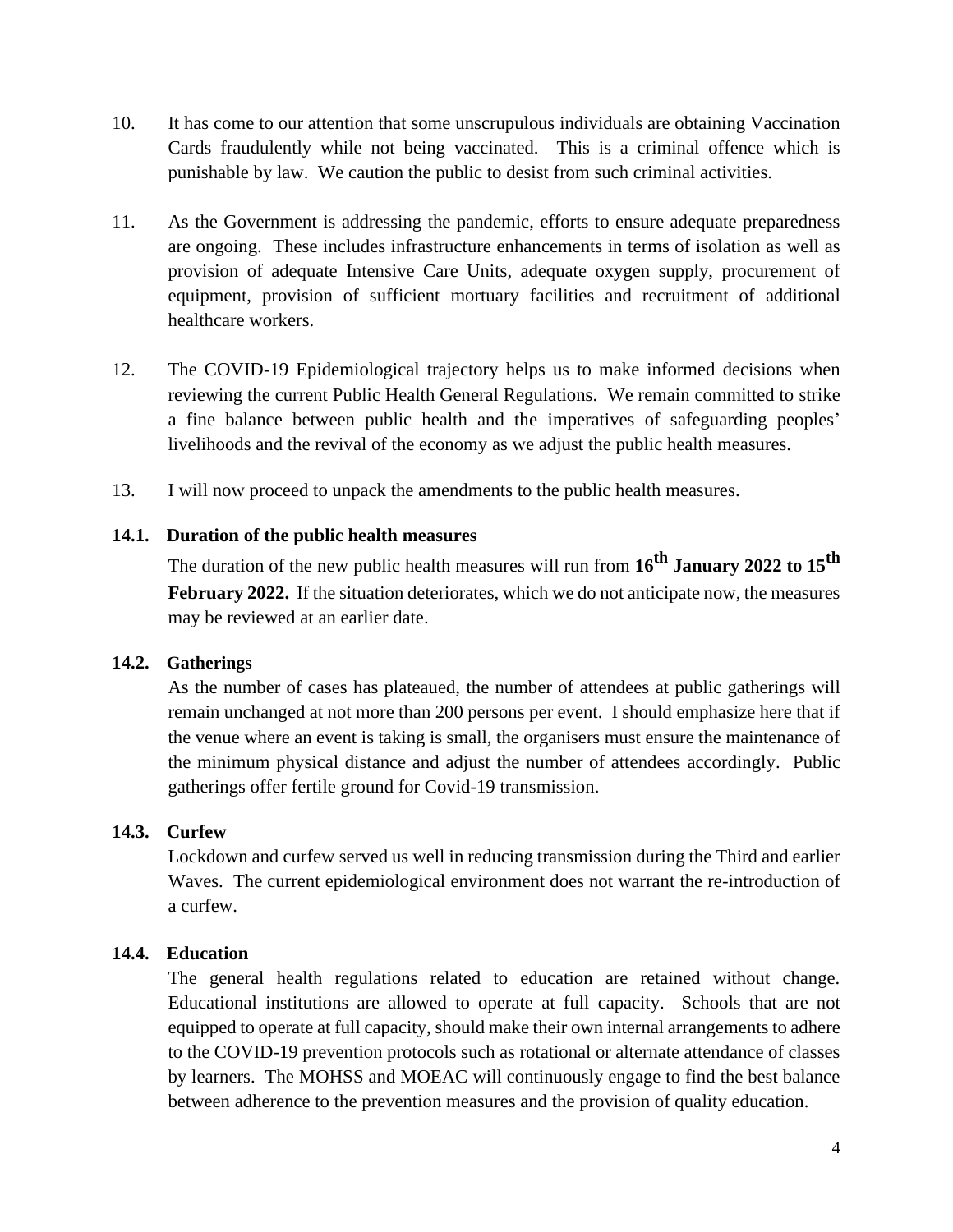#### **14.5. Restrictions related to liquor**

The measures related to the sale of liquor are retained without change.

#### **14.6. Business operations**

Business owners shall continue to operate in line with the provisions of their business licenses. Business owners of restaurants, bars, kapanas, hair saloons and others must enforce the compliance with Covid-19 protocols by employees such as the strict wearing of masks. It is also the duty of the clients to demand the wearing of masks by waitresses, hairdressers and other service providers. The wearing of masks by all in public space remains a mandatory requirement in Namibia.

#### **14.7. Contact Sport**

The total number of spectators at the sporting event should not exceed 200 persons. In other words, the number of spectators at sports events should remain aligned with the regulation on public gatherings, where the limit is 200 persons per event.

#### **14.8. Public transport**

Measures related to public transport remain unchanged.

#### **14.9. Burials**

- 14.9.1. In line with the evolving scientific evidence, the rituals related to burials of persons who succumbed to COVID-19 and those who died due to other causes will proceed in the same manner, but with due regard to infection control measures when a COVID-19 positive body is handled by health care workers and undertaker personnel. Physical contact with the remains of a person who had COVID-19 by a person not trained in infection prevention and control such as a member of the public or family members is strictly forbidden. The Standard Operating Procedures with regard to burials will be adjusted accordingly.
- 14.9.2. Restrictions on the number of persons permitted at memorial services and burial sites should not exceed 200 persons as per the Regulations and all prevention protocols should be strictly enforced so that we do not revert back to the time when the burials of people who have succumbed to COVID-19 have to be strictly regulated in order to contain the spread of the virus.
- 14.9.3 We observe with compassion that people are taking long to find closure after losing their loved ones especially those that succumbed to COVID-19 during the early days of the pandemic when burials were only allowed in localities where the death occurred. I should emphasize here again that exhumation of the remains of those who passed on due to COVID-19 for the purpose of reburial at the preferred burial site is possible. All lawful procedures should be followed in case this is opted for. The first step is to approach a competent Court to authorise the exhumation.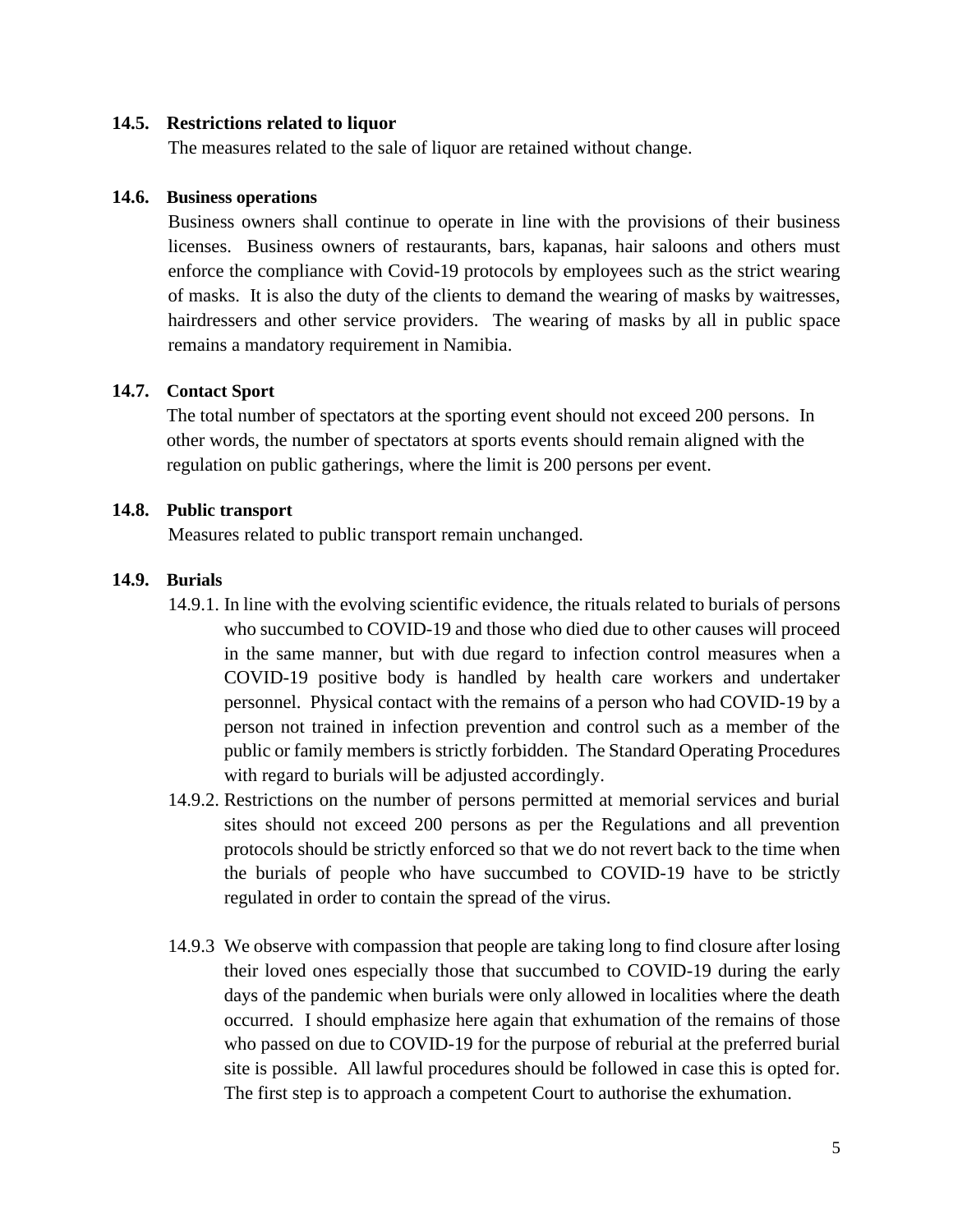### **14.10. Rapid Antigen Tests**

There are several COVID-19 Rapid Antigen Test products on the market. It is important to ensure that the products approved for use are validated by the Ministry of Health and Social Services. We have noted with concern that some service providers are inflating prices. It is unethical to cash in on the misery of others. The measures related to the use of COVID-19 Rapid Antigen Tests is retained without change.

## **14.11. Requirements for entry in the country.**

- 14.11.1. Fully vaccinated Namibians, Permanent Residents and Truck Drivers will no longer be required to present a negative PCR test result upon entry into Namibia. The abovementioned categories of people can enter the country at any time with a valid and authentic**Vaccination Card.**
- 14.11.2. For all other categories of travelers, including truck drivers who are not fully vaccinated, the validity of a negative PCR COVID-19 test results remains 72 hours from time of the collection of the specimen to the time the individual presents him/herself at the point of entry into Namibia.
- 14.11.3. Non-Namibians who arrive with PCR test results older than 72 hours and are not in possession of a de-isolation certificate, will be denied entry in the country. Namibians who arrive without a valid PCR test result or a De-isolation Certificate will be subjected to a PCR test at own cost at the port of entry and will be quarantined at own cost. Such traveler will be released from quarantine if the PCR results are negative.
- 14.11.4. Namibia citizens and permanent residence permit holders who present **positive** PCR test results at points of entry may be allowed to proceed to the final destination and be subjected to isolation at own cost or to supervised home isolation provided that the they have obtained approval for such supervised home isolation from the responsible officials Ministry of Health and Social Services.
- 14.11.5. During the 38<sup>th</sup> Covid-19 Public Health Briefing, the Ministry proposed some measures to understand the extent of Omicron variant distribution in Namibia. These included random testing of travelers arriving in Namibia, and further subjecting the positive samples to genome sequencing. It is now clear that Omicron variant is widely present in the community, and therefore random testing will not be implemented as it will not add any value to the pandemic response. The situation will however be closely monitored and this may be revisited if the need arises.